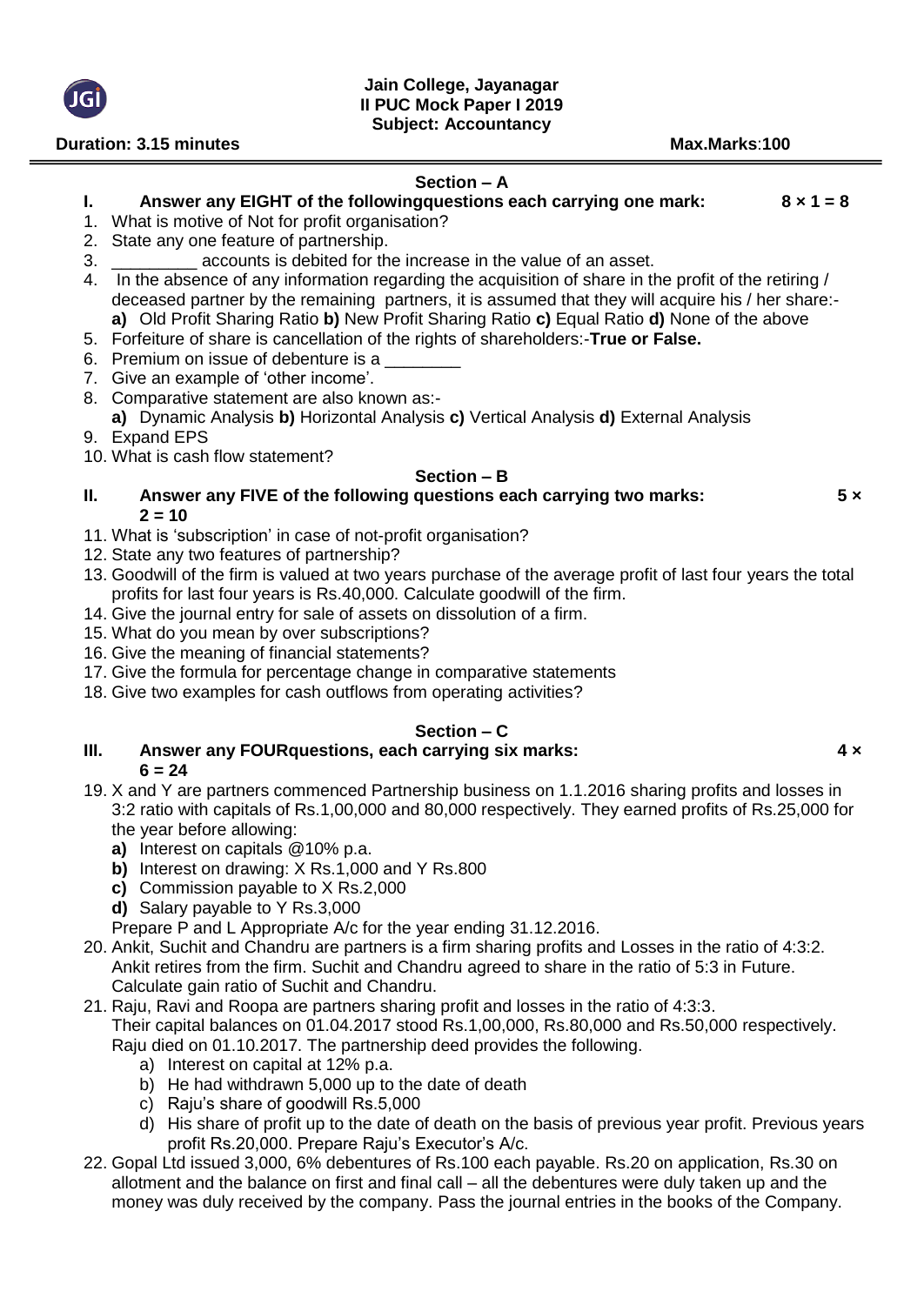23. From the following balances, prepare statement of Profit & Loss for the year ending 31<sup>st</sup> March 2018 as per schedule III of companies Act, 2013.

| <b>Particular</b>            | Amount (Rs.) |
|------------------------------|--------------|
| <b>Sales</b>                 | 10,00,000    |
| <b>Cash Purchases</b>        | 2,00,000     |
| <b>Credit Purchases</b>      | 4,00,000     |
| Purchases returns            | 20,000       |
| Power and Fuel               | 30,000       |
| <b>Consumption of Stores</b> | 50,000       |
| Interest on Bank Loan        | 30,000       |
| Tax                          | 30%          |

#### 24. From the following, calculate Current Ratio and Quick Ratio

| <b>Particulars</b>         | Amount<br>(Rs.) |
|----------------------------|-----------------|
| <b>Current Assets</b>      | 2,40,000        |
| Stock                      | 1,20,000        |
| <b>Current Liabilities</b> | 60,000          |

25. From the following Calculate cash flows from financing activities:

| 2014      | 2015      |
|-----------|-----------|
| 28,00,000 | 35,00,000 |
|           |           |
| 12,50,000 | 7,50,000  |
|           |           |

## **Section – D**

# **IV Answer any FOUR questions each carrying twelve marks: 4 ×**

## $12 = 48$

26. Following are the Balance Receipt & Payment Account of Golden Sports Club, Bangalore. Balance Sheet as on 31/3/2017

| <b>Pulution Officer ad Official Lot</b> in |               |                         |               |
|--------------------------------------------|---------------|-------------------------|---------------|
| <b>Liabilities</b>                         | <b>Amount</b> | <b>Assets</b>           | <b>Amount</b> |
|                                            | (Rs.)         |                         | (Rs.)         |
| <b>Outstanding Salary</b>                  | 7,000         | Cash in Land            | 15,500        |
| Pre-received                               | 4,000         | <b>Sports Materials</b> | 35,000        |
| Subscription                               |               |                         |               |
| <b>Capital Fund</b>                        | 1,50,500      | Furniture               | 21,000        |
|                                            |               | Land & Building         | 90,000        |
| <b>Total</b>                               | 1,61,500      | <b>Total</b>            | 1,61,500      |

Receipt & Payments A/c for the year ending 31/3/2018

| Dr.                      |                    |                               | Cr.                   |
|--------------------------|--------------------|-------------------------------|-----------------------|
| <b>Receipts</b>          | <b>Amount (Rs)</b> | <b>Payments</b>               | <b>Amount</b><br>(Rs) |
| To Balance b/d           | 15,500             | <b>By Salary</b>              | 25,000                |
| <b>To Subscription</b>   | 52,000             | By Sports material (1/10/17)  | 18,000                |
| To Entrance fees         | 6,000              | By Investments                | 15,000                |
| To Sale of old newspaper | 3,000              | By Postage                    | 400                   |
| To Sports fees           | 9,500              | <b>By Electricity Charges</b> | 1,600                 |
|                          |                    | By Up-Keep of glands          | 6,500                 |
|                          |                    | By Balance b/d                | 19,500                |
| <b>Total</b>             | 86,000             | <b>Total</b>                  | 86,000                |
| .                        |                    |                               |                       |

### **Adjustments:-**

**1.** Outstanding Subscriptions for 2018 Rs.1000.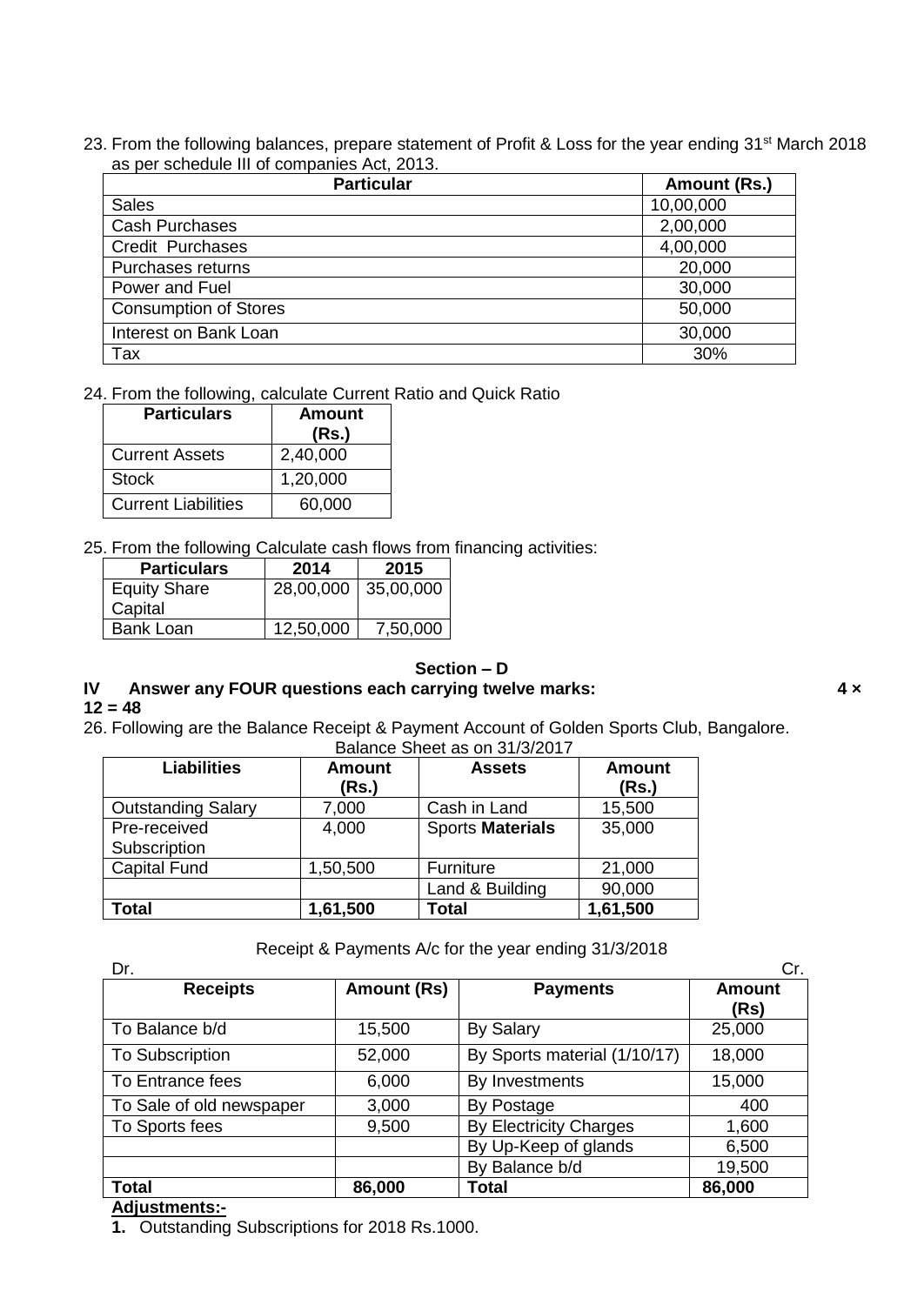- **2.** Outstanding salary as on 31-3-2018 Rs.5,000
- **3.** Half of the Entrance fees to be capitalized.
- **4.** Depreciate sports materials @20% per annum

**Prepare:-**Income &Expenditure account for year ending 31/03/2018 and Balance Sheet as on that date

27. Gouri and Ganesh are partners in a firm sharing profit equally, following is their Balance Sheet as on 31.03.2017

| Dalafice Stieet as 011 3 1/03/2017 |               |                              |               |
|------------------------------------|---------------|------------------------------|---------------|
| <b>Liabilities</b>                 | <b>Amount</b> | <b>Assets</b>                | <b>Amount</b> |
|                                    | (Rs.)         |                              | (Rs.)         |
| <b>Creditors</b>                   | 20,000        | Cash in hand                 | 7,000         |
| <b>Bills Payable</b>               | 4,000         | <b>Stock</b>                 | 25,000        |
| <b>General Reserve</b>             | 6,000         | <b>Building</b>              | 40,000        |
| <b>Capitals:-</b>                  |               | 17,000<br><b>Debtors</b>     |               |
| Gouri                              | 80,000        | Less:- PDD<br>1,500          | 15,500        |
| Ganesh                             | 40,000        | Furniture                    | 14,500        |
|                                    |               | <b>Patents</b>               | 30,000        |
|                                    |               | <b>Plant &amp; Machinery</b> | 18,000        |
| <b>Total</b>                       | 1,50,000      | Total                        | 1,50,000      |

#### Balance Sheet as on 31/03/2017

On 01/04/2011, Shiva is admitted into partnership on the following terms:

- a) Shiva should bring Rs.25,000 as capital.
- b) Goodwill of the firm is raised at Rs.16,000
- c) Stock is to be increased by 8%.
- d) Provision for doubtful debts is increased to Rs.2,600.
- e) Capital accounts of partners are to be adjusted in their new profit sharing ratio of 3:2:1 based on shiva's capital (Adjustments to be made in cash).

**Prepare:-**Revaluation A/c, ii) Partners Capital A/c iii) Balance Sheet of the new firm.

28. Appu, Abhi, and Akash were partners in a firm sharing profit and losses in the ratio 2:1:1. Their Balance Sheet on the date of dissolution was as follows:

| <b>Liabilities</b> | Amount (Rs.) | <b>Assets</b>  | <b>Amount</b> |
|--------------------|--------------|----------------|---------------|
|                    |              |                | (Rs.)         |
| <b>Creditors</b>   | 20,000       | <b>Bank</b>    | 8,000         |
| Loan from Appu     | 5,000        | <b>Debtors</b> | 20,000        |
| Loan from Akshay   | 2,000        | <b>Stock</b>   | 25,000        |
| P&L A/c            | 6,000        | Furniture      | 10,000        |
| Capital:-          |              | Machinery      | 15,000        |
| 20,000<br>Appu     |              |                |               |
| Abhi<br>15,000     |              |                |               |
| 10,000<br>Akash    | 45,000       |                |               |
| <b>Total</b>       | 78,000       | <b>Total</b>   | 78,000        |

The following information is available:

- a) The assets were realized as follows, debtors realized at 10% less and stock realized 10% more than the book value.
- b) Furniture was taken over by Appu at an agreed value of Rs.8,000.
- c) Machinery was taken over by Abhi at Rs.12,000
- d) Creditors were paid off at a discount of 5%
- e) Cost of dissolution amount to Rs.500 **Prepare:-**
- 1) Realisation A/c
- 2) Partners Capital A/c
- 3) Bank A/c

29. ABC Company Ltd, issued 20,000 equity shares of Rs.10 each. The amount payable is as follows On Application Rs.2

On Allotment Rs.3

On First and on Final Call Rs.5